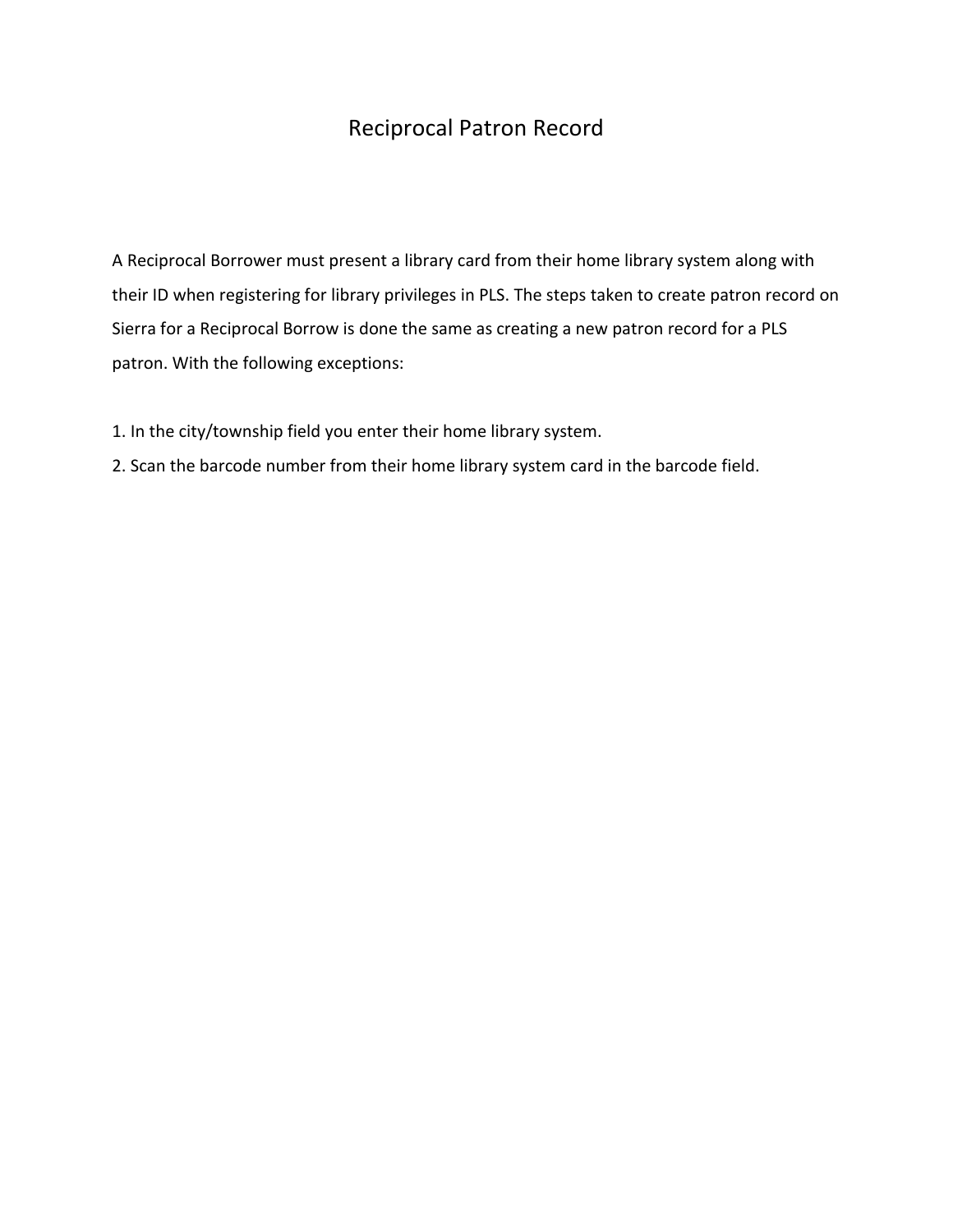## Reciprocal Patron who has a PLS patron barcode label on their Home Library System card.

- 1. Scan the PLS patron barcode to retrieve the patron record.
- 2. Click on the **EDIT** button

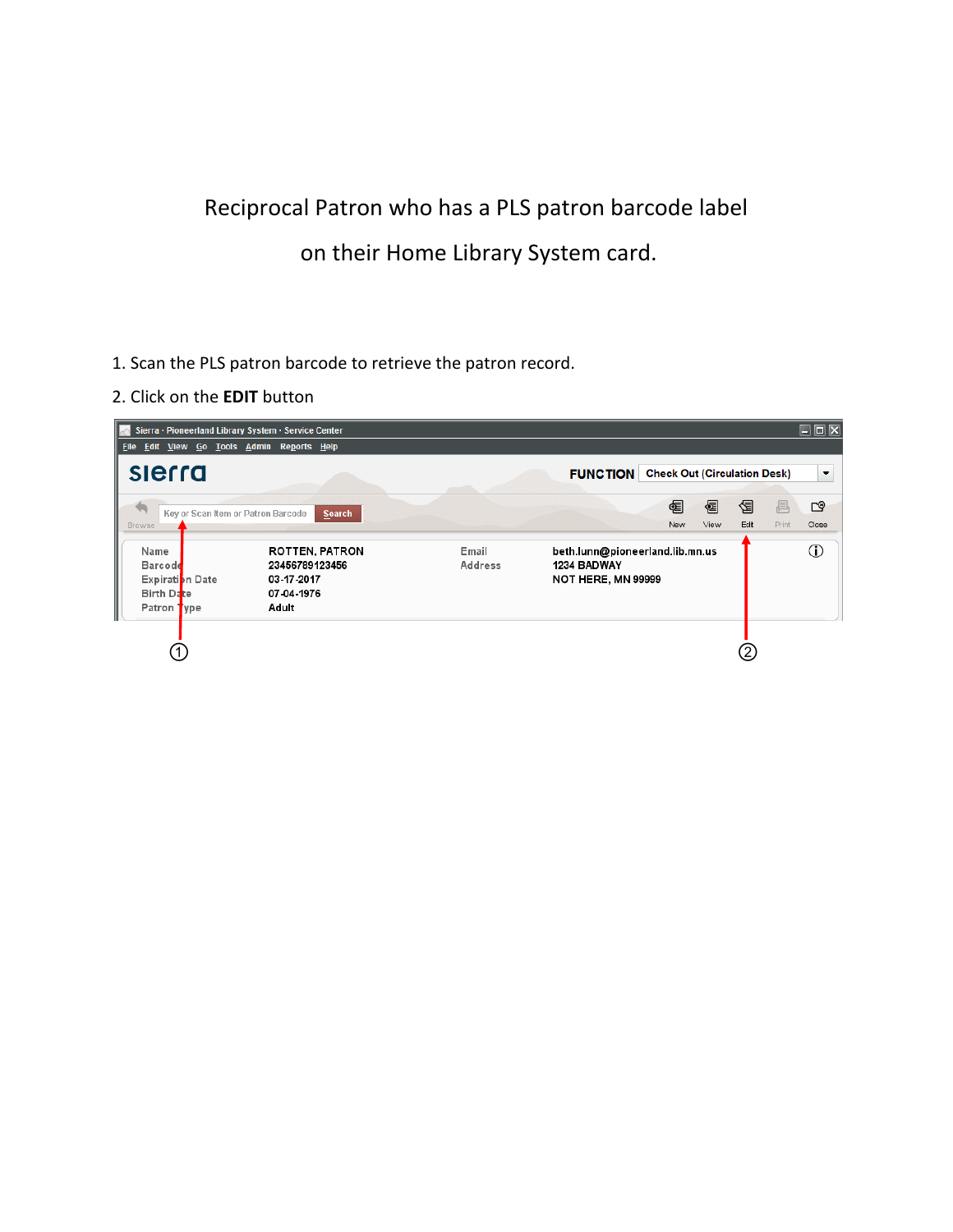3. The patron type should be either "Adult" or "Children". Double click in the field to open a menu box to make the change if necessary.

4. City/Township should be the home library system of the patron. Double click on the number in the field to open the menu box. Scroll to the top to find the list of the eleven library systems. (MELSA is the one you choose for all of the metro libraries.)

| $\overline{\mathsf{x}}$<br>Edit Patron Record · p10535706                                                                                                                                                |                                |         |                       |                                      |                                        |                                 |                                |                              |                          |                         |  |
|----------------------------------------------------------------------------------------------------------------------------------------------------------------------------------------------------------|--------------------------------|---------|-----------------------|--------------------------------------|----------------------------------------|---------------------------------|--------------------------------|------------------------------|--------------------------|-------------------------|--|
| <b>File Edit View</b>                                                                                                                                                                                    |                                |         |                       |                                      |                                        |                                 |                                |                              |                          |                         |  |
|                                                                                                                                                                                                          |                                |         |                       |                                      |                                        | 囹                               | 49                             | 冊                            | 肙                        | Γ⊗                      |  |
|                                                                                                                                                                                                          |                                |         |                       |                                      |                                        | Insert                          | Save/Cl                        | Delete                       | Print                    | Close                   |  |
| Created: 03-17-2006<br><b>Revisions: 1159</b><br>p10535706<br>Last Updated: 04-21-2016<br>۸<br><b>Expiration Date</b><br><b>Birth Date</b><br><b>ILL Request</b><br>03-17-2017<br>07-04-1976<br>$\bf{0}$ |                                |         |                       |                                      |                                        |                                 |                                |                              |                          |                         |  |
| Gender                                                                                                                                                                                                   |                                | m MALE  |                       | <b>Home Library</b>                  | <b>Benson Library</b><br>be            | <b>Current Item C</b>           |                                |                              | O                        |                         |  |
| <b>Not Used</b>                                                                                                                                                                                          |                                | ---     |                       | <b>Patron Message</b>                | - NO MESSAGE                           | <b>Current Item D</b>           |                                |                              | 0                        |                         |  |
| <b>Not Used</b>                                                                                                                                                                                          |                                | 0       |                       | <b>Manual Block</b>                  | ---                                    | <b>City/Township</b>            |                                |                              | 803 Benson city          |                         |  |
| <b>Patron Type</b>                                                                                                                                                                                       |                                | 1 Adult |                       | <b>Claims Returned</b>               | $\overline{\mathbf{3}}$                | <b>Patron Agency</b>            |                                |                              | 0 None                   |                         |  |
| <b>Total Checkouts</b>                                                                                                                                                                                   |                                | 370     |                       | <b>Money Owed</b>                    | \$0.00                                 |                                 | <b>Last Circ Activity</b>      |                              | 04-21-2016               |                         |  |
| <b>Total Renewals</b>                                                                                                                                                                                    |                                | 12      |                       | <b>Current Item All</b>              | <b>Select</b>                          |                                 |                                |                              |                          | $\overline{\mathbf{x}}$ |  |
| $\bf{0}$<br><b>Current Checkouts</b>                                                                                                                                                                     |                                |         | <b>Current Item B</b> | 0<br><b>Not used</b>                 |                                        |                                 | Northwest Rectional Library    |                              | $\frac{\lambda}{\equiv}$ |                         |  |
| <b>Name</b>                                                                                                                                                                                              | <b>ROTTEN, PATRON</b>          |         |                       | 2<br><b>Arrowhead Library System</b> |                                        |                                 | Lake Agassiz Regional Lib      |                              |                          |                         |  |
| <b>Address</b>                                                                                                                                                                                           | <b>Street</b><br>1234 BADWAY   |         |                       | 4<br>Kitchigami Regional Library     |                                        | 5<br>East Central Regional Libr |                                |                              |                          |                         |  |
|                                                                                                                                                                                                          | City/State <sup>/</sup> Zip    |         |                       | NOT HERE MN 99999                    | 6<br><b>Viking Library System</b>      |                                 | 7                              | Great River Redional Library |                          |                         |  |
| <b>Telephone</b><br>DL or ID#                                                                                                                                                                            | 800-555-1212<br><b>Revoked</b> |         |                       | 8                                    |                                        | 9                               |                                |                              |                          |                         |  |
| <b>Message</b>                                                                                                                                                                                           | testing                        |         |                       |                                      | <b>OCLC/ALA</b><br>10                  |                                 | 11                             | <b>MELSA</b>                 |                          |                         |  |
|                                                                                                                                                                                                          |                                |         |                       |                                      | <b>Plum Creek Library System</b>       |                                 |                                | Traverse des Sioux Librar    |                          |                         |  |
|                                                                                                                                                                                                          |                                |         |                       |                                      | 12<br>Southeastern Libraries Co<br>á i | <b>OK</b>                       | 13<br>$\overline{A}$<br>Cancel | South Dakota                 |                          | ٧                       |  |
|                                                                                                                                                                                                          |                                |         |                       |                                      |                                        |                                 |                                |                              |                          |                         |  |